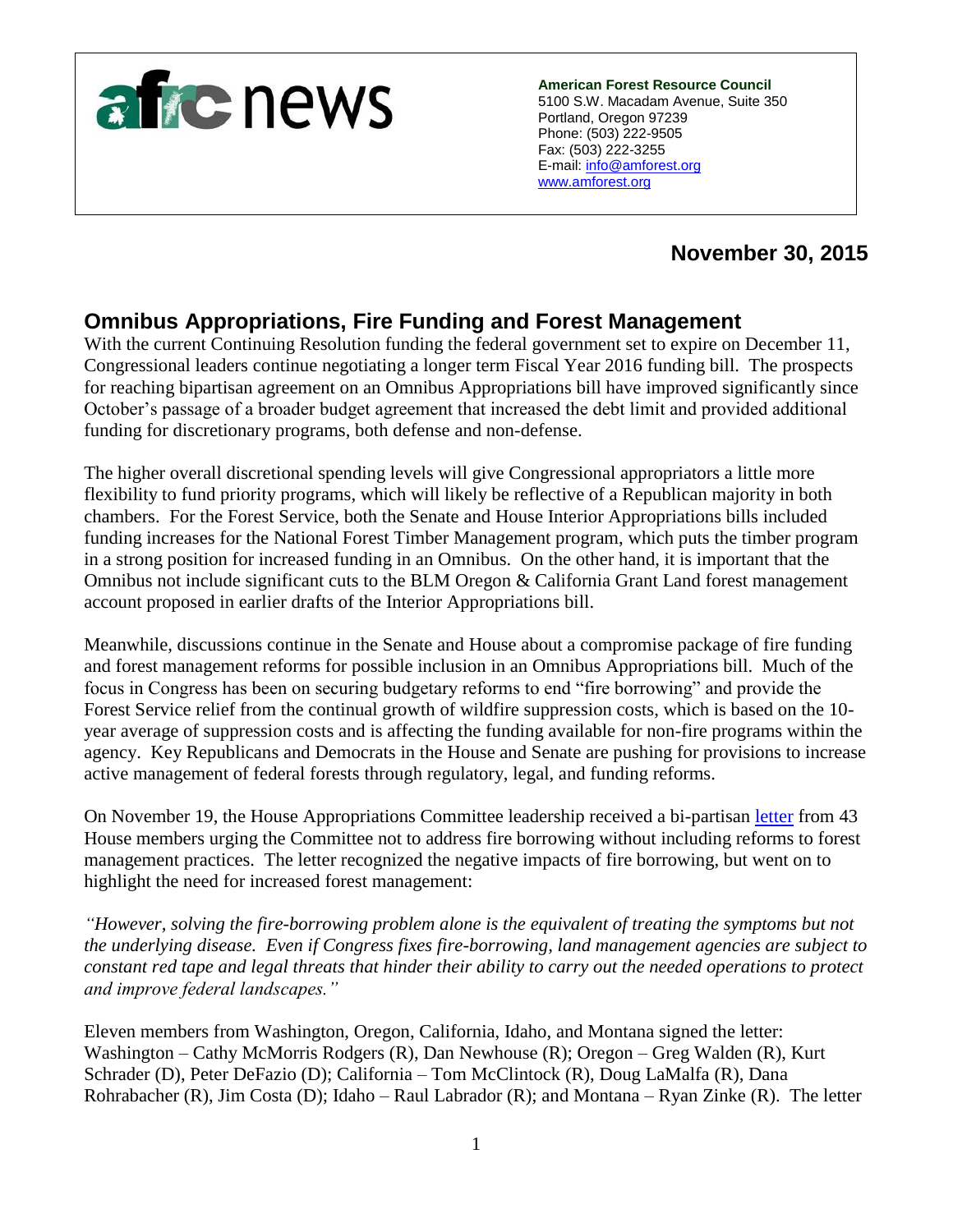also included a large contingent of Republicans from states in the South and Midwest with small federal land holdings.

With a December 11 deadline and the Holidays looming, the negotiations on a potential solution to fire funding and forest management are likely to intensify. */Heath Heikkila*

#### **Another Fire and Forest Management Hearing**

On November 17, the Senate Energy & Natural Resources Committee convened a hearing to receive testimony on this year's fire season and opportunities to improve future fire and forest management strategies. Witnesses included the Government Accountability Office, aerial firefighting contractors, and the Alaska State Forester on behalf of the National Association of State Foresters. The witness panel also included Dr. Wally Covington of Northern Arizona University and the Ecological Restoration Institute, the Chelan County (Wash.) fire chief, and the Chairman of a fire recovery group based in Okanogan County (Wash.).

Chairwoman Lisa Murkowski (R-AK) and Ranking Member Maria Cantwell (D-WA) both spoke about the need to improve fire funding and management practices and the effectiveness of fuels reduction activities to create healthier forests. Senator Murkowski also highlighted the barriers that still exist to improving forest health:

*"Healthy, resilient forests are fire-resistant forests. And yet, despite knowing the value of fuel reduction treatments in mitigating wildfire risks, increasing firefighter safety, and restoring the health of our forests, active management is still often met with a series of discouraging and near insurmountable obstacles."* 

Senator Cantwell pointed to specific examples of successful fuel reduction projects in Washington State and the need to increase mechanical treatments to reduce fuel loading and to remove ladder fuels that drive catastrophic, stand-replacing wildfires. Meanwhile, Dr. Covington highlighted his research showing that the current levels of overstocking in fire-prone forests requires mechanical treatments before controlled burns can be an effective tool.

Senator Steve Daines (R-MT) summed up the frustration of many following at least three Congressional hearings reviewing this year's fire season: *"I'm tired of talking about this. I want to see action out of Congress. We need to do something."* Senator Daines highlighted the negative effects of litigation on federal forest management projects in Montana, including one lawsuit that forced 18 Forest Service employees to spend 2,000 hours defending a forest health project from litigation. Daines concluded by saying: "*I urge my colleagues on both sides of the aisle, let's come together and pass a wildfire funding solution as well as timber management that includes litigation reform."* 

An archived webcast of the hearing, the witness list, and written testimony can be found at: [http://www.energy.senate.gov/public/index.cfm/hearings-and-business-meetings?ID=7387e3d2-51f1-](http://www.energy.senate.gov/public/index.cfm/hearings-and-business-meetings?ID=7387e3d2-51f1-4e4b-9d3c-6083a1d45e46) [4e4b-9d3c-6083a1d45e46.](http://www.energy.senate.gov/public/index.cfm/hearings-and-business-meetings?ID=7387e3d2-51f1-4e4b-9d3c-6083a1d45e46) */Heath Heikkila*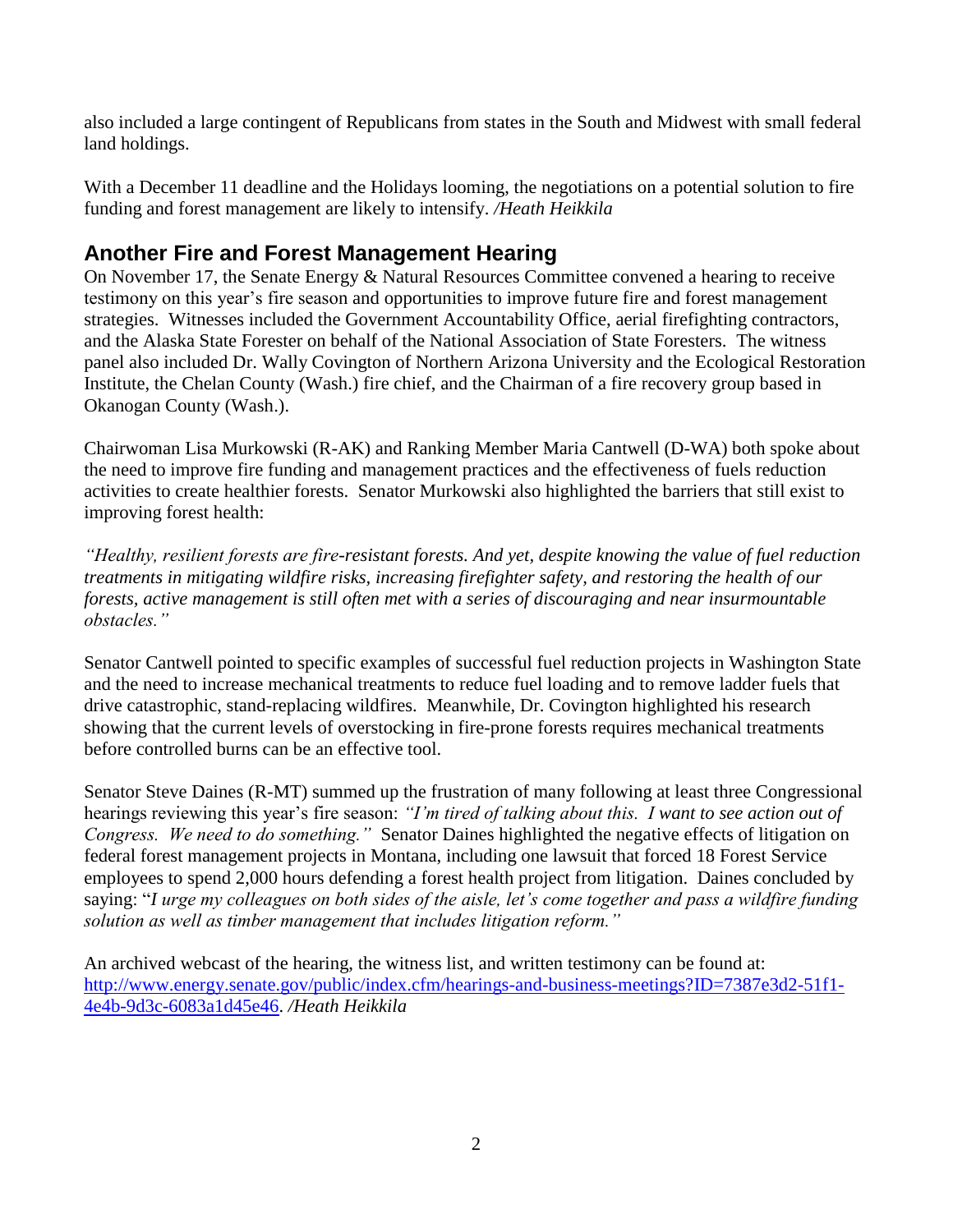#### **Westside Fire Recovery Project**

The Westside Fire Recovery Project on the Klamath National Forest burned over 183,000 acres during last year's Happy Camp, Beaver, and Whites fires. This was a "stand replacement" fire, the type that forest managers fear. Close to half of the fire was in late successional reserves (LSRs) and nearly 18,000 acres of high-quality spotted owl habitat (nesting-roosting and foraging) burned at high severity. In high severity fire areas, 75-100% of the vegetation is killed. The project's proposed treatments include risk reduction salvage - within and outside of LSRs - roadside hazard treatments, fuels treatments, and reforestation. Continued fuel loading presents the danger of further stand replacement fires. The total proposed salvage covers 5,760 acres, with 3,870 acres in LSRs (or 2% of the burned LSR area).

The project generated substantial public input and has been the subject of some controversy. However, it appeared that the project was progressing through the appropriate steps. In July, the Regional Ecosystem Office concurred that the project was consistent with Northwest Forest Plan standards and guidelines for LSR salvage. Prior to that concurrence, the Forest Service submitted an amended biological assessment to the U.S. Fish and Wildlife Service (Service), reducing harvest levels from the original proposal by 3,000 acres.

Because consultation had begun in April, all parties expected a biological opinion (BO) in time for a decision on the project in August/September. To date, a BO has not been issued and the Service's Yreka Field Office reported it had not yet prepared the draft BO.

In an extraordinary development, the Service's Oregon state director Dr. Paul Henson wrote to Klamath National Forest supervisor, Patricia Grantham, stating that he did not support salvage harvest in LSRs. Dr. Henson also questioned the propriety of the Forest Service conducting commercial timber salvage. Randy Moore, Region 5 Regional Forester responded in a letter to the Service's Regional Director Robyn Thorson, presenting the scientific support for risk-reduction salvage, making sure that the Service was fully informed about the project. His letter stated, "In the strongest terms, we wish to emphasize that the Westside Project is not driven by economic gain nor are we underwriting project actions by the removal of wildlife legacy structures. If that were the case, the project would look dramatically different. We do believe however that it is in the public interest and consistent with the Forest Plan to recover value of harvested material." The Forest Supervisor also wrote to the National Marine Fisheries Service requesting that the agency complete its consultation within the regulatory timeframe.

AFRC is working with our partners and members, as well as Congressional offices, to monitor the situation and facilitate completion of the consultation. */Lawson Fite*

## **Smokey Project Litigation**

The Smokey Project on the Mendocino National Forest is a commercial thinning sale within the Buttermilk LSR designed to decrease wildfire risk and wildfire intensity. The total project area is 6,400 acres and would produce 6.5 million board feet. Conservation Congress challenged the project under NEPA, the ESA, and NFMA regarding effects on northern spotted owl and alleged that an EIS should have been prepared. AFRC intervened on behalf of member Trinity River Lumber Co.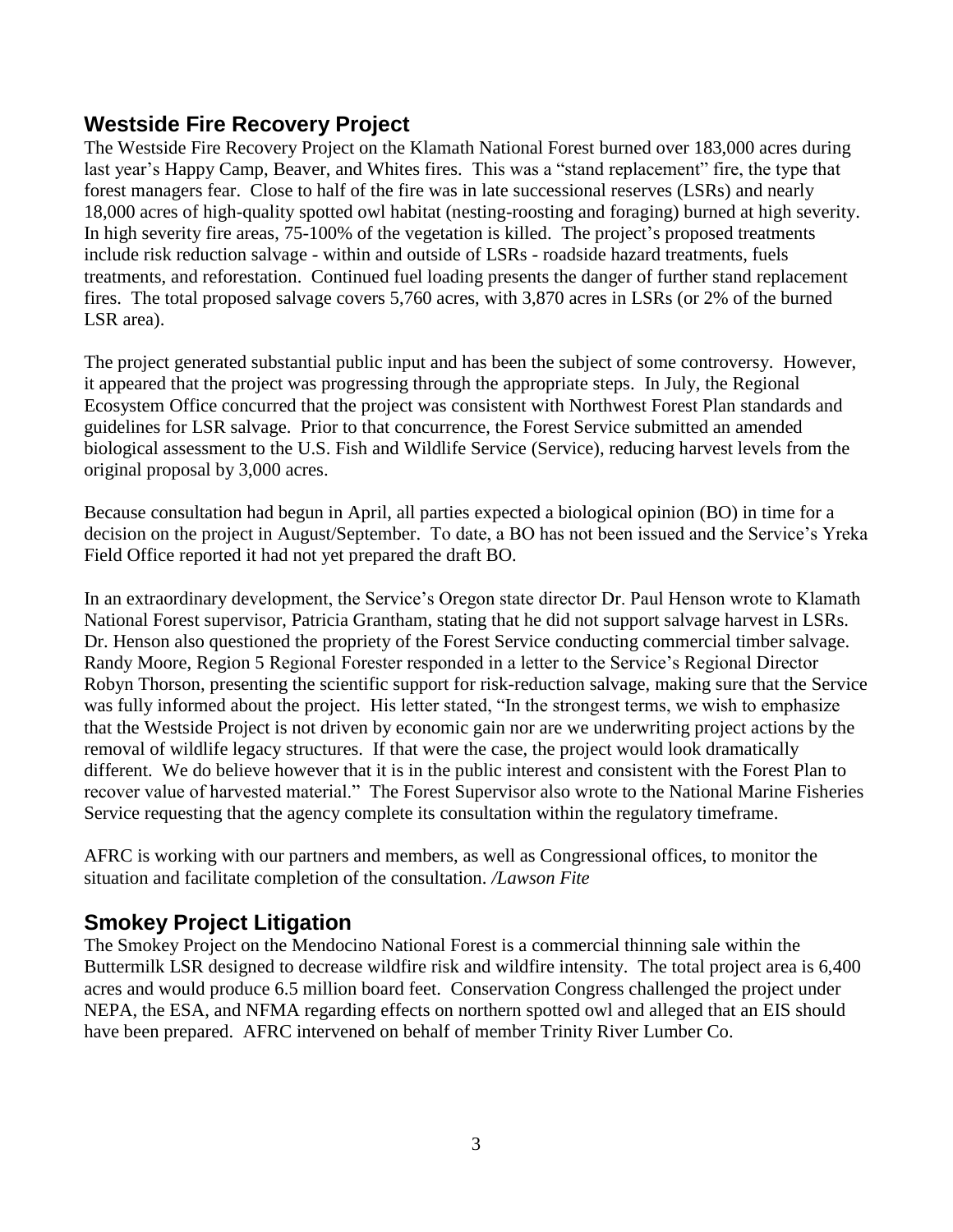Although the project was first approved in 2013, operations were suspended while the Forest Service and the U.S. Fish and Wildlife Service (Service) twice reinitiated consultation after discovery of new spotted owl activity centers. The Service issued a second supplemental Biological Opinion in July. Briefing on the project is to conclude in June 2016, operations will then resume absent further order of the court. */Lawson Fite*

# **Fires Keep Timber Programs in Limbo**

The devastating forest fires that burned millions of acres in the west this summer and fall continue to have far-reaching impacts, including the Forest Service's timber sale program. Throughout the west, catastrophic fires have burned through existing timber sales, proposed project areas, and diverted agency staff and resources away from preparing and executing green timber sales.

The first order of business for the Forest Service will be addressing key administrative questions:

- 1) How will the agency handle existing timber sales that include burned units?
- 2) How will the agency handle future timber sale planning areas that include burns?
- 3) What is the best allocation of resources to administer annual green timber projects versus salvage projects?
- 4) What is the best tool to capture salvage volume (CE, EA, or EIS)?

The Forest Service also faces a serious hurdle in managing an unknown budget. Because Congress has not passed a funding bill for Fiscal Year 2016, the Forest Service has not yet received a final budget allocation. This makes it extremely difficult for the agency to plan for new green and salvage timber sales.

On a bright note, AFRC staff learned on a recent trip to Washington, D.C. that the "fire borrowing" monies repaid to the Forest Service (\$700 million) by Congress will allow for some discretion on how the monies are distributed – likely allowing the Forest Service to replenish funding accounts for timber management. AFRC staff also learned that if Congress passes an Omnibus Appropriations bill as expected in December, the Forest Service timber target for Fiscal Year 2016 will increase to 3.2 billion board feet (bbf), which is up from 2.9 bbf in 2015. The final distribution of funds and timber targets to each Region and Forest has not yet been determined. */Tom Partin* 

## **Report on Idaho Forest Health**

The [Evergreen Foundation](http://www.evergreenmagazine.com/) recently released an informative, but alarming, report on the state of Idaho's National Forests. The report highlights the disturbing fact that of the 696 million cubic feet of net growth on Idaho's forests, 80 percent is dying each year. To put that amount of mortality in perspective, Idaho's annual forest mortality would "be a solid block of wood the size of a football field stretching 1.8 miles into the sky."

The report, ["The Ticking Time Bomb in Idaho's National Forests: Where do we go from here?"](http://www.forestbusinessnetwork.com/wp-content/uploads/Evergreen-Idaho-National-Forests-Report-Fall-2015.pdf) discusses the growing role of collaboratives in forest management and provides recommendations to address Idaho's forest health crisis. */Tom Partin*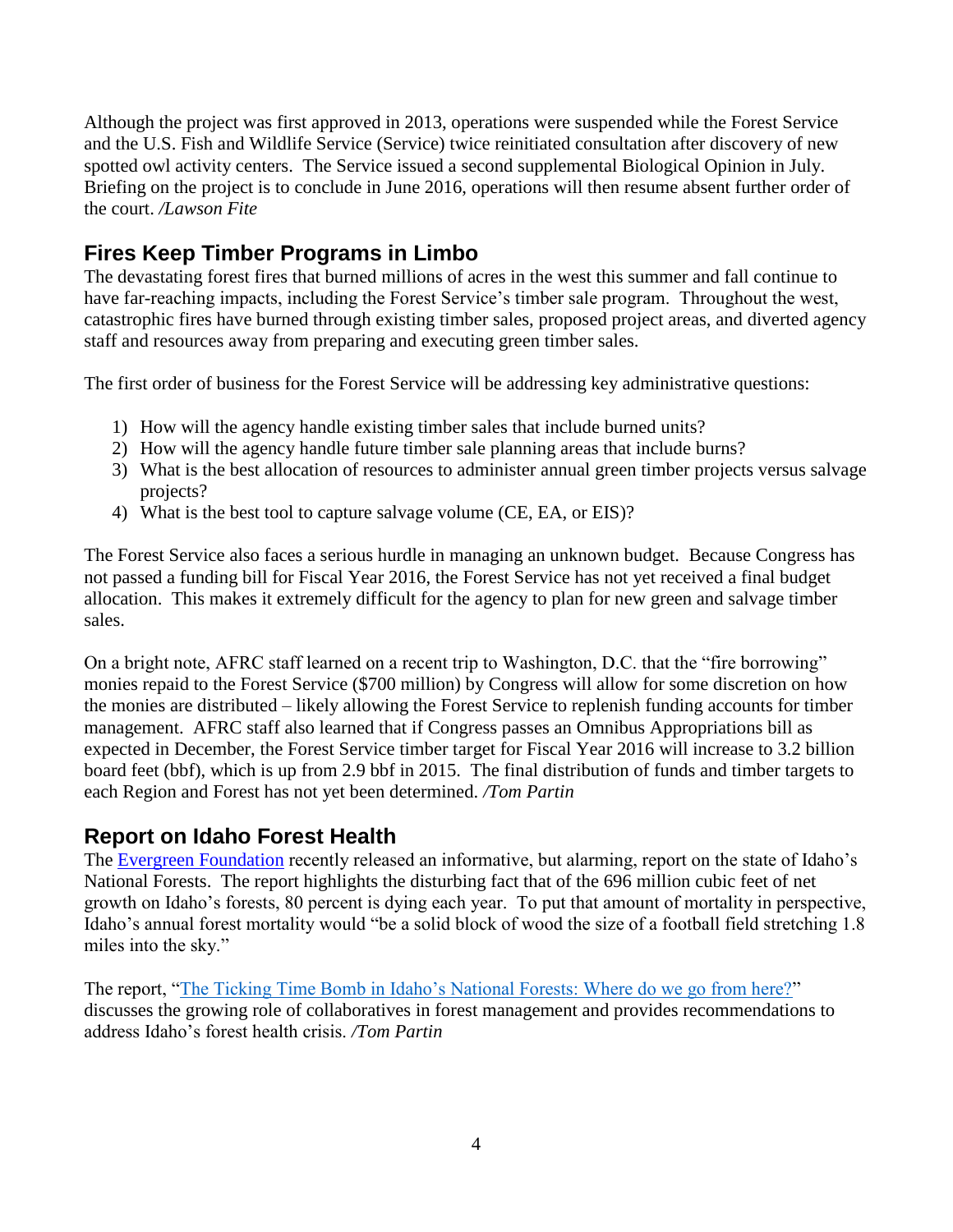## **N. California FY15 Target Accomplishments**

The Klamath, Six Rivers, Shasta Trinity, and Mendocino National Forests did not meet their Fiscal Year 15 targets. The target for the Northern Province was 103.2 million board feet (mmbf) and the final accomplishment was approximately 82.3 mmbf or 80% of the assigned target. Sawlog volume accounted for 57%, biomass accounted for 28%, and firewood accounted for 15%.

The Mendocino accomplished 98% (all firewood) of its target, the Six Rivers 92%, the Klamath 79%, and the Shasta Trinity 77%. Consultation issues with U.S. Fish and Wildlife Service and National Marine Fisheries Service kept the Klamath from offering recovery (salvage) sales and meeting the target. Fires on the Shasta Trinity burned through one sale that was being advertised, which had to be pulled and kept the Forest from meeting its target. */Rick Svilich*

## **Blue Mountains Forest Plan Revision Update**

In 2014, the Forest Service released a [draft Environmental Impact Statement \(DEIS\) and Proposed](http://cara.ecosystem-management.org/Public/ReadingRoom?project=31195)  [Revised Land Management Plan](http://cara.ecosystem-management.org/Public/ReadingRoom?project=31195) for the three forests in the Blue Mountains: the Malheur, Umatilla and Wallowa-Whitman. Over 1,000 comment letters were received. Based in part on that feedback, the three Forests worked with communities and stakeholders to identify topics for further discussion – including the Allowable Sale Quantity (ASQ), the pace and scale of restoration, livestock grazing, access, and wilderness. The Forest Service held a series of public workshops this year to allow interested participants the opportunity to speak and propose solutions. The intent of this further public engagement was to determine if additional alternatives were needed.

In April, a group of industry representatives met with Forest Supervisors and members of the Blue Mountains forest planning team to provide the Forest Service with a list of questions and concerns on the draft plan, which included:

- How was the Vision developed?
- How was the Desired Condition derived?
- How were land management allocations developed?
- How were volume estimates and the proposed ASQ developed? (It was clear to the industry that the ASQ as proposed in the DEIS, was not sufficient to support the existing industry infrastructure.
- How were suitable acres for timber productivity determined?

At a follow-up meeting on November 12, the Forest Service informed industry participants that the agency does not intend to craft new alternatives to satisfy the needs of the local communities or to look at the current innovations that are taking place around the region. The Regional Office has directed the planning team to produce the plan on an accelerated schedule with the final EIS to be completed by September 2016. */Irene Jerome*

## **Pinchot Partners Receive Grant**

The [Pinchot Partners Collaborative](http://pinchotpartners.org/) was excited to learn on November 16 that they had been selected to receive a grant from the Weyerhaeuser Family Foundation. The grant will allow the group to continue its huckleberry enhancement work. The "Pole Patch Huckleberry Enhancement" project was the first major effort in cooperation with the Cowlitz Tribe and the Forest Service to address huckleberry production. Since that time the collaborative has had a desire to develop a more comprehensive